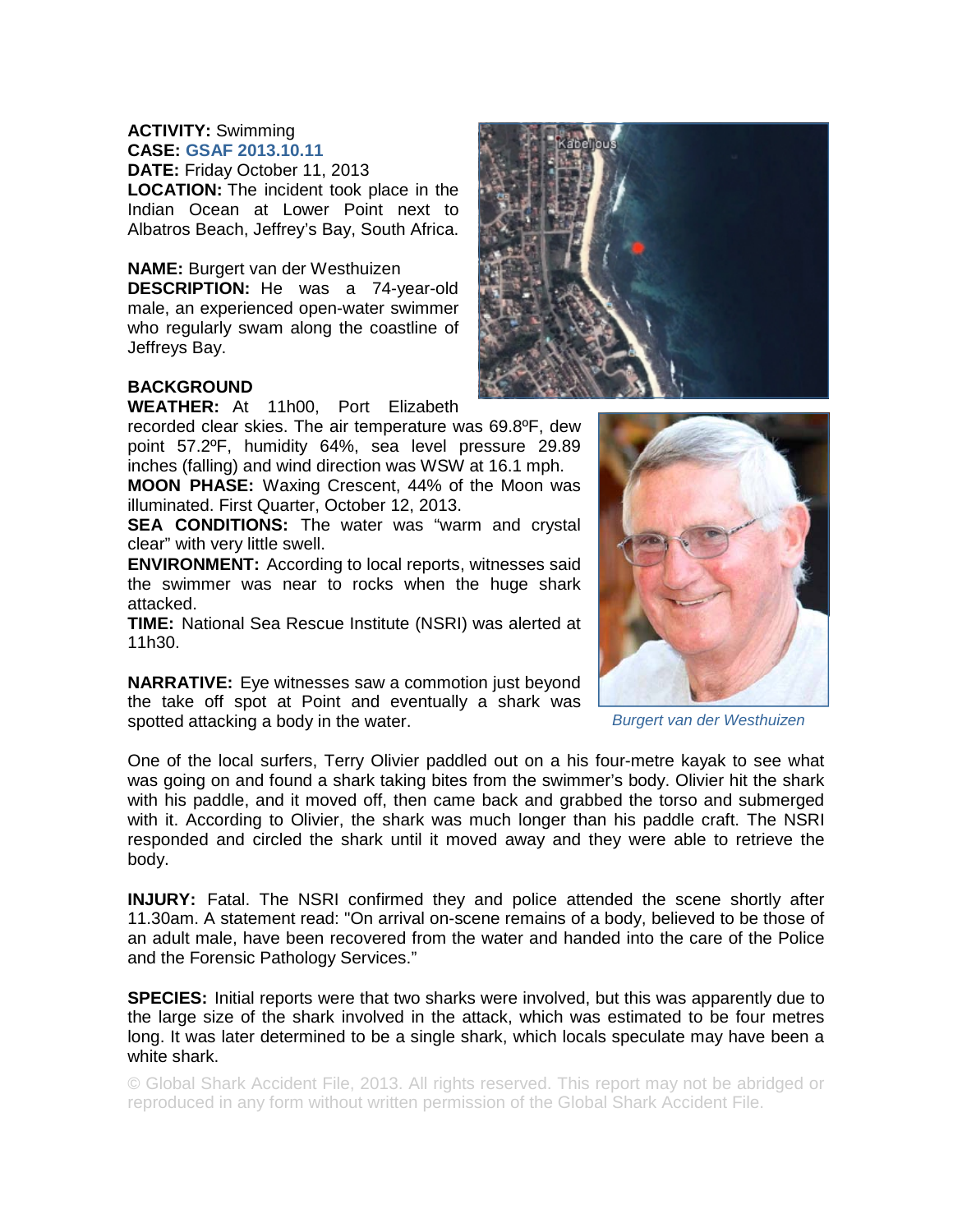## **RIP Burgert**

The name of the swimmer who was attacked and killed by a shark in Jeffreys Bay has been released.

74 year old JBay local Burgert van der Westhuizen was an experienced open water swimmer, who regularly swam along the coastline of Jeffreys Bay.

He was often seen training in the canals of Marina Martinique, mainly in the summer months.

Burgert had the respect of the open water swim community as he was capable of swimming 3 km in under an hour, despite his age and also completed the JBay Swim Challenge in 2012.

Photo: JBay Swim Photo: JBay Swim

*Burgert van der Westhuizen doing what he loved the most.* 



Ironically, the route of the JBay Swim Challenge went right past the site of yesterday's shark attack on Burgert. From eye witness accounts, Burgert was attacked by a shark around 5 meters in length, just beyond the take off zone at Lower Point.

Once word of the attack had spread, family and friends of the JBay open water swimmers frantically started to find out who was swimming in the ocean yesterday morning.

© Global Shark Accident File, 2013. All rights reserved. This report may not be abridged or reproduced in any form without written permission of the Global Shark Accident File.

This swim saw cold water sap the energy of the swimmers but Burgert was determined to finish and completed the 4 K distance in just under 2 hours.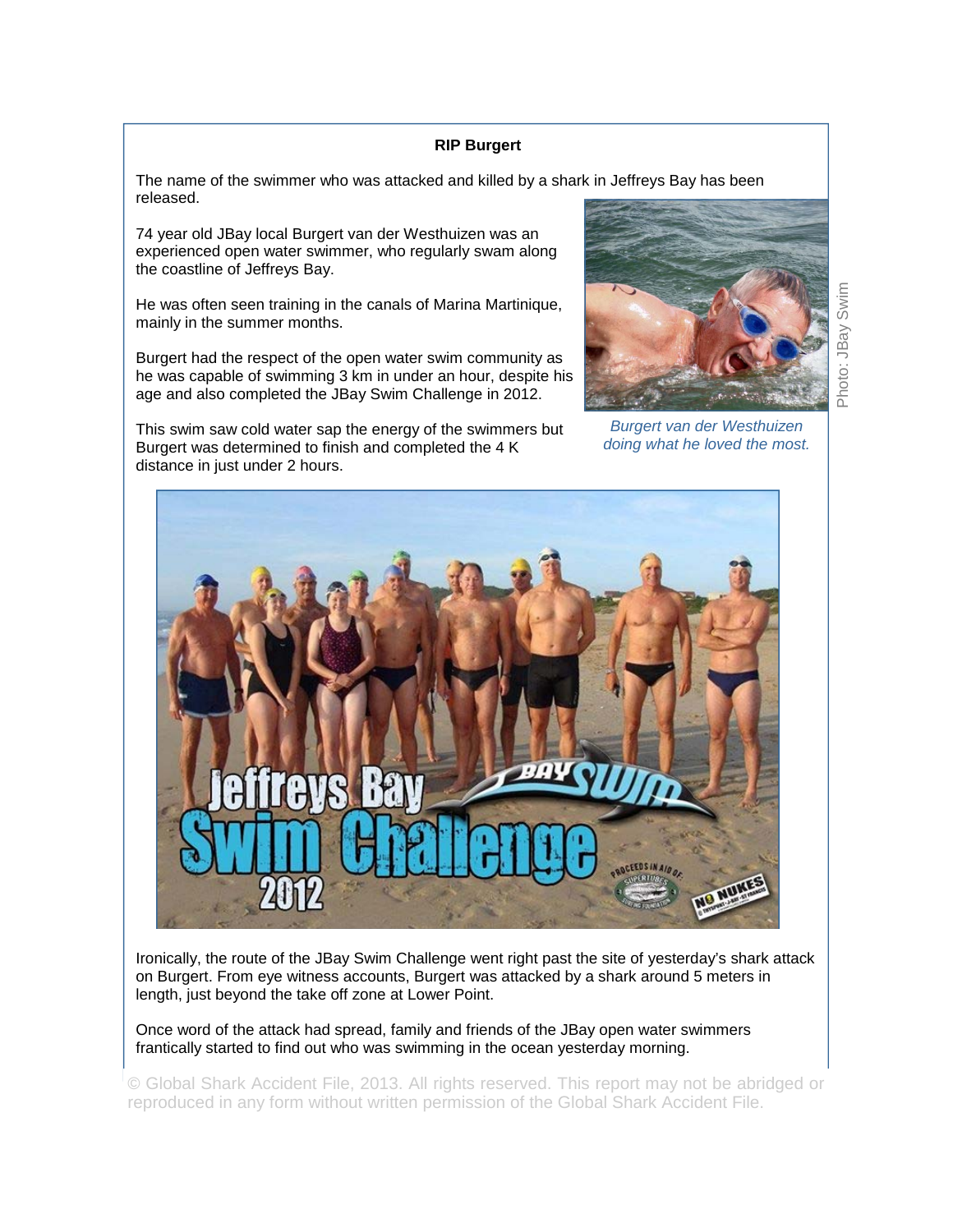Burgert's vehicle was spotted near the BP Garage, where he normally parked when going for a swim. There was also just one person amongst the JBay swimmers who always wore a blue swim cap, which lead to the devastating knowledge that it must have been Burgert who had been attacked.

He had been watching the conditions while mowing the lawn at home and decided that he had to go swim in the perfect conditions yesterday.

The sea water was warm, there was hardly any swell and no wind – ideal for a nice long swim past the Jeffreys Bay surf breaks. There was no indication that anything could have gone wrong when Burgert decided to go for a swim.

Although is it suspected that a Great White Shark was responsible for the attack, locals have found it strange that the shark continued to circle and bite the victim and did not swim off when it realised that it must have been a case of mistaken identity.



According to Terry Olivier, the surfer who bravely paddled out to try retrieve Burgert's body, the shark took bites and then grabbed the torso and went underwater with it.

To view an interview with Olivier, go to: http://www.youtube.com/watch?v=eZ-gDEfYL1s&list=UU2GsGTaOLtIIiOJbF3vmmVw

When the NSRI arrived on the scene they managed to chase the shark off by buzzing it with the jet ski.

While the brutal nature of the shark attack has left the JBay surfers and swimmers reeling, friends and family can at least take some consolation that Burgert died doing what he loved the most.

**SOURCE:** JBayNews.com, http://www.jbaynews.com/rip-burgert/



*Emergency workers at Jeffreys Bay*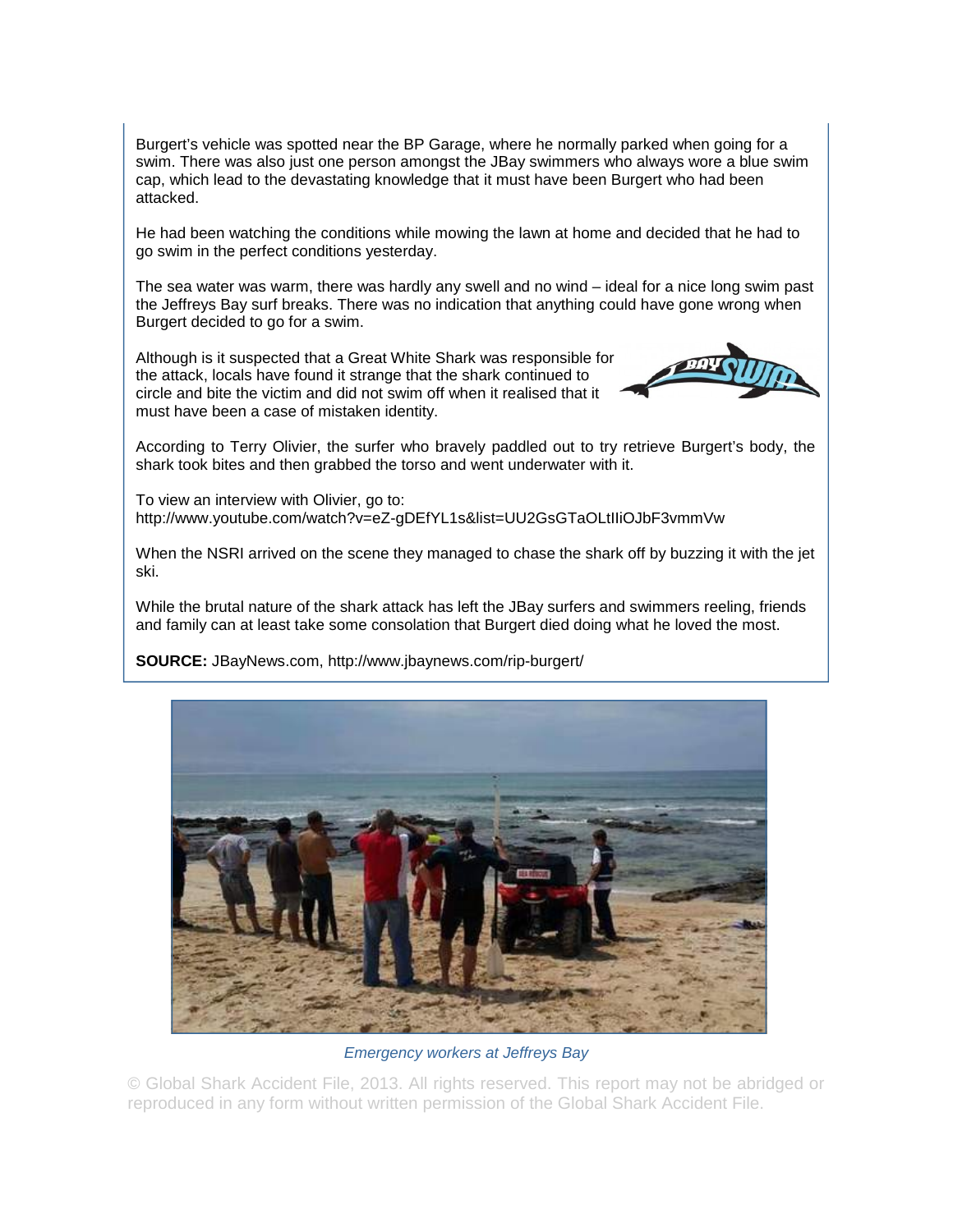### **Fatal Shark attack in Jeffreys Bay**

A beautiful summer's morning that saw the JBay Surf Lifesaving Club doing training swims at Main Beach and surfers snorkelling or paddling along the coast, turned out to be fatal to one of the JBay open water swimmers who was attacked by a shark at Point earlier today.\

Eye witnesses saw a commotion just beyond the take off spot at Point and eventually a shark was spotted attacking a body in the water.



*A fatal shark attack took place at Point today* 

One of the local surfers, Terry Olivier paddled out on a craft to see what was going on and found a 3-4 m shark taking bites from the swimmer. Terry hit the shark with his paddle but it just kept on attacking the victim. The shark was much longer than his paddle craft.

The NSRI responded and the shark eventually moved away. The professional manner in which the NSRI went about their business is much appreciated by all of Jeffreys Bay.

The name of the swimmer has not yet been released.

The JBay ocean community is in shock over the incident as many of them swim along the coastline on a regular basis and Point is one of the most popular surf breaks in town.

Local swimmer Brenton Williams said that it is the first fatal shark attack to ever have occurred in Jeffreys Bay. "The attack happened just off Point and there are a crew of swimmers who regularly swim this section of coastline, said Williams. "We are all aware of the risks involved with ocean swimming and the danger of a shark attack is something we cannot control but we do minimise the risk by not swimming if there are birds and dolphins feeding or if sharks have been spotted in the area. The swimmer who was attacked today was a highly experienced ocean swimmer and swam along the coast more than anybody else in Jeffreys Bay", added Williams.

The Kouga Municipality took the precautionary measure of closing the beach.

Our deep condolences to the family and friends.

**SOURCE:** JBayNews.com, http://www.jbaynews.com/fatal-shark-attack-in-jeffreys-bay/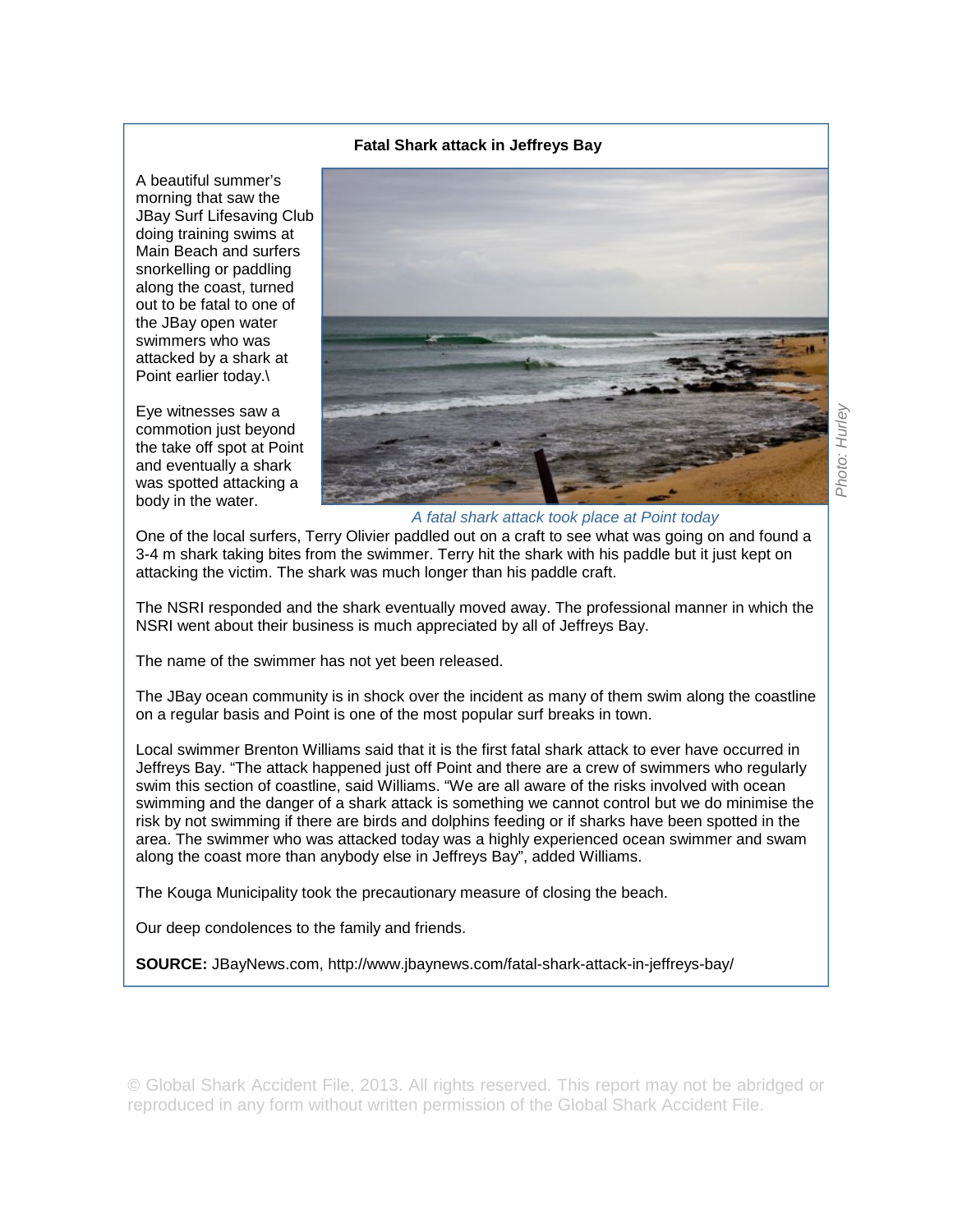### **Kayaker tells of horror shark attack**

Police and a rescue worker talk to an eyewitness on the Jeffreys Bay beach where a man was killed by a shark. A Jeffreys Bay kayaker has described how he used his oars to try to beat off the shark - which was bigger than his kayak - that killed a local swimmer on Friday. But it wouldn't let go and kept coming back for more.

The shock attack at Lower Point, at Albatross Beach, has rocked the town and the broader surfing community, which hails Jeffreys Bay as one of the five most famous surf spots in the world. The Kouga Municipality has closed all Jeffreys Bay beaches as a result of the attack.

Although the name of the dead man had not yet been released last night, it was ascertained that he was a local "elderly man" who swam there every day. One resident said the victim was wearing a blue bathing cap, and was snorkelling when he was attacked. The victim was well-known at the surfing paradise for loving the outdoors and the ocean. He was married.

Kayaker Terry Olivier, who tried to retrieve the body, said he was out on his sea kayak paddling from the Kabeljou side lower down the Point when he saw the man lying face-down in the water. He saw the shark, which was "longer than my kayak". He believed it was a great white. "I tried to retrieve the body but the shark wouldn't let go. I hit it with my oars, but it kept coming back for more bites," he said.

Allison Kuhl, of the Supertubes Surfing Foundation, said her son Zach had witnessed the attack while helping with a beach clean-up. He and his friend saw the man enter the water and her son said to his friend that he had a bad feeling that "the man should not go in". "The next thing, he saw a shark lifting the man up and down out the water, and there was blood everywhere." After being alerted to the attack, Kuhl raced to the beach where several people had gathered. Through the binoculars I could see that there was blood everywhere. I have seen fins in the water before, but this time you could see a lot of the shark's body. I could also see the man's blue swimming cap." She said Olivier had told her when he realised there was nothing more he could do at the attack scene, he paddled "back as fast as he could as he was also in great danger". Kuhl added that her son, who loved sharks, had been left traumatised. "What struck me is that shark attacks normally occur in murky water, but today was crystal clear."

Other witnesses said that when the NSRI raced to the scene, they had to circle the man's remains on Jet Skis to keep the birds at bay while they got a body bag. "We are all in shock," resident Paul van Jaarsveld said. "I was about to get in the water to shoot a fish for lunch."

NSRI spokesman Craig Lambinon confirmed that two sea rescue craft and the SAPS had responded to the incident. The remains were handed to the police and the Forensic Pathology Services, he said. "It appears, according to eye-witness reports, that the as-yet unidentified male victim had been snorkelling at the time of the incident," Lambinon added.

According to some witnesses, the shark was mistaken for two sharks because the distance between tail and back fin was so long.

The local Christian Surfers South Africa group decided to postpone their scheduled surf and skate events in Jeffreys Bay scheduled for today until November 9. - Saturday Argus

**SOURCE:** John Harvey, Steve Pike & Wendy L. Martin, IOL News, October 12, 2013, http://www.iol.co.za/news/south-africa/western-cape/kayaker-tells-of-horror-shark-attack-1.1591056